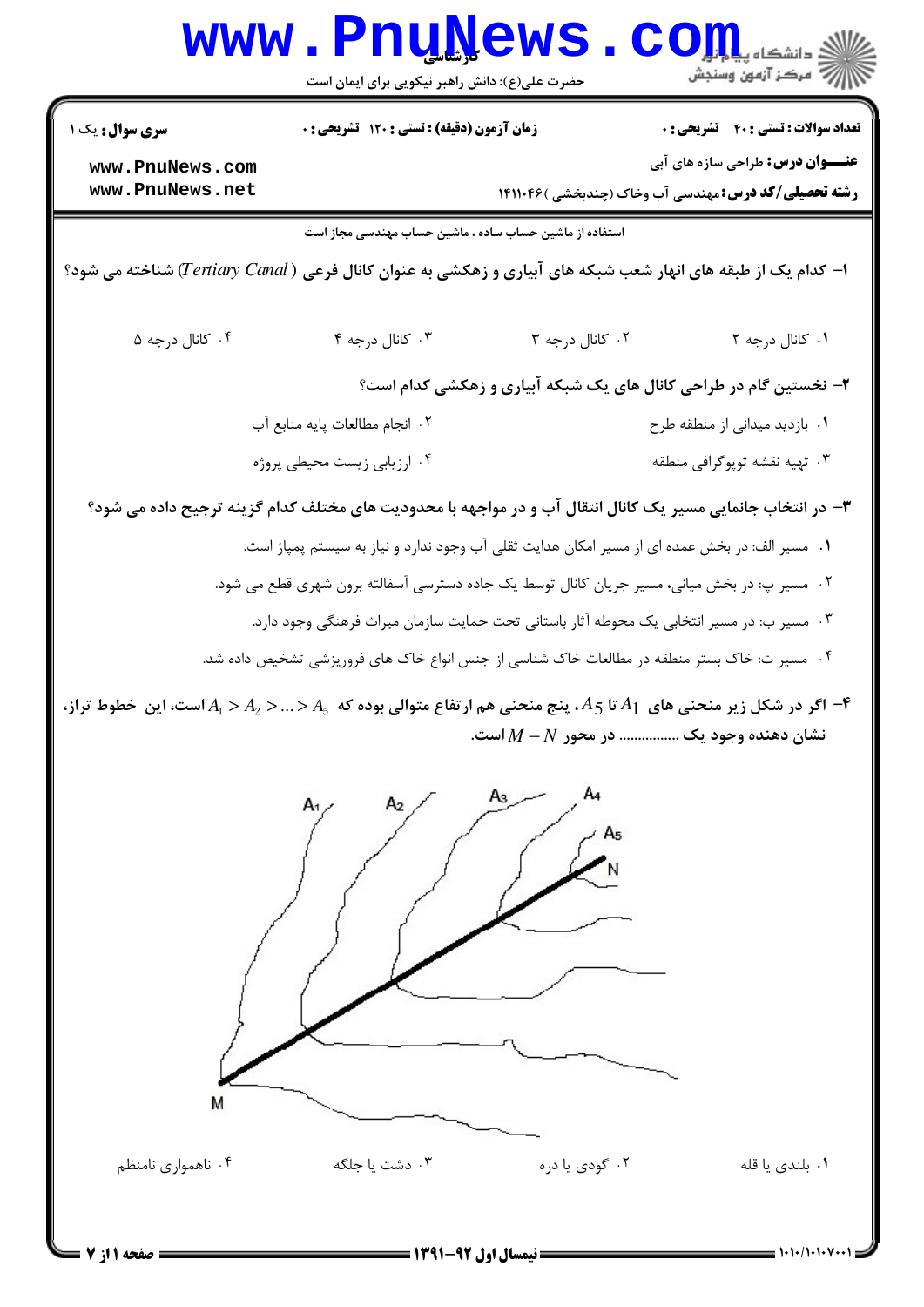| <b>سری سوال : ۱ یک</b>                                                          | زمان آزمون (دقیقه) : تستی : ۱۲۰ تشریحی : ۰ |                                                                                                                                                                                                                                                                                                   | <b>تعداد سوالات : تستی : 40 - تشریحی : 0</b> |  |
|---------------------------------------------------------------------------------|--------------------------------------------|---------------------------------------------------------------------------------------------------------------------------------------------------------------------------------------------------------------------------------------------------------------------------------------------------|----------------------------------------------|--|
| www.PnuNews.com<br>www.PnuNews.net                                              |                                            | <b>رشته تحصیلی/کد درس:</b> مهندسی آب وخاک (چندبخشی )۱۴۱۱۰۴۶                                                                                                                                                                                                                                       | <b>عنـــوان درس:</b> طراحی سازه های آبی      |  |
|                                                                                 |                                            | ۵− در مورد <u>حداقل شعاع مجاز قوس بر</u> ای کانال ها کدام عبارت صحیح است؟                                                                                                                                                                                                                         |                                              |  |
| ۰۲ برای کانال های خاکی کمتر از کانال های بتنی است.                              |                                            | ۰۱ برای سرعت های کند کمتر از سرعت های تند است.                                                                                                                                                                                                                                                    |                                              |  |
| ۰۴ برای کانال های زهکشی کمتر از کانال های آبیاری است.                           |                                            | ۰۳ برای مقاطع بزرگ کانال کمتر از مقاطع کوچک است.                                                                                                                                                                                                                                                  |                                              |  |
|                                                                                 |                                            | ۰۶ کمیت ضریب گیاهی $(K_c)$ برای نباتات یک ساله نظیرذرت از ابتدا تا انتهای فصل رویش چگونه است $\cdot$                                                                                                                                                                                              |                                              |  |
|                                                                                 | ۰۲ ابتدا کم، سپس زیاد و مجدداً کم          |                                                                                                                                                                                                                                                                                                   | ۰۱ ابتدا زیاد، سپس کم و مجدداً زیاد          |  |
|                                                                                 | ۰۴ در کل دوره رویش کم و مقدار آن ثابت است. |                                                                                                                                                                                                                                                                                                   | ۰۳ در کل دوره رویش زیاد و مقدار آن ثابت است. |  |
|                                                                                 |                                            | از میان روش های معتبر تعیین بارندگی با احتمال وقوع معین، به ازای یک دوره آماری (مثلا 30 $n\!=\!3$ سال) کدام روش $\blacktriangledown$                                                                                                                                                              |                                              |  |
|                                                                                 |                                            | مقدار بارندگی بزرگتری را برای یک سطح احتمال مشخص (مثلا ۷۵ درصد) نشان می دهد: روش …                                                                                                                                                                                                                |                                              |  |
| ۰۴ تحلیل منطقه ای                                                               | ۰۳ آنالیز تناوبی                           | ۰۲ میانگین متحرک<br>اگر نیاز آبی الگوی کشت یک سیستم آبیاری تحت فشار مزرعه واقع در یک شبکه آبیاری ۶ میلی تر در روز و $EC$ آب $\blacktriangleright$                                                                                                                                                 | ۰۱ جدول فراواني                              |  |
|                                                                                 |                                            | آبیاری و $EC$ بیشینه خاک اشباع به ترتیب ۳ و ۳٫۵ میلی موز بر سانتی متر باشد. با فرض راندمان آبشویی ۱۰۰ درصد،<br>مقدار کل آب آبیاری در دوره آبیاری ۸ روز چند سانتی متر باید منظور گردد؟ (گیاه از نوع حساس به شوری است).                                                                             |                                              |  |
| $\lambda/\Delta V$ . $f$                                                        | $5/15$ $\cdot$                             | $\Delta f$ $\mu$ <sup>T</sup>                                                                                                                                                                                                                                                                     | $F/R$ $\omega$ $\cdot$ <sup>1</sup>          |  |
|                                                                                 |                                            | ۹- در یک شبکه آبیاری، راندمان انتقال برابر ۰٫۸ ،راندمان کانال مزرعه ۰٫۷۵ ،راندمان توزیع از محل تامین آب تا ابتدای<br>مزارع ۰٫۶ و راندمان کاربرد آب در مزرعه ۰٫۷۲ است. راندمان کل شبکه چند درصد است؟                                                                                               |                                              |  |
| $^{\mathsf{F}}$ $^{\mathsf{H}}$ $^{\mathsf{H}}$ $^{\mathsf{H}}$ $^{\mathsf{H}}$ |                                            | $F \circ f \wedge f$ $\qquad \qquad \mathbb{P}^1 f \mathbb{P}^1 f \longrightarrow f$                                                                                                                                                                                                              | ۰۱ $P_{\Delta}$ ۳۵ ا                         |  |
|                                                                                 |                                            | ∙۱− در یک پروژه هیدرومدول قطعات ۱۰۰ هکتاری و یا کمتر، ۲ لیتر بر ثانیه در هکتار و اراضی ۱۰۰۰ هکتاری و یا بیشتر، ۱ لیتر بر<br>ثانیه در هکتار می باشد. هیدرومدول طراحی ۶۰۰ هکتار چقدر است؟                                                                                                           |                                              |  |
| $1/\Lambda$ o f                                                                 | $1/50$ $\cdot 7$                           | $1/05$ $^{-1}$                                                                                                                                                                                                                                                                                    | ۰۱ مهرا                                      |  |
|                                                                                 |                                            | <b>۱۱</b> - در یک طرح آبیاری، حداکثر نیاز آبی در یک دوره ده روزه برابر ۲٫۸۸ میلیون مترمکعب، ضریب انعطاف پذیری برابر ۱٫۲،<br>تراکم کشت ۱۰۰ درصد، وسعت اراضی خالص تحت پوشش آبیاری ۶۰۰۰ هکتار و تعداد ساعات آبیاری در شبانه روز ۱۶ ساعت<br>است. حداکثر ظرفیت کانال درجه یک چند مترمکعب در ثانیه است؟ |                                              |  |

 $1 - 1 - 11 - 1 - 1$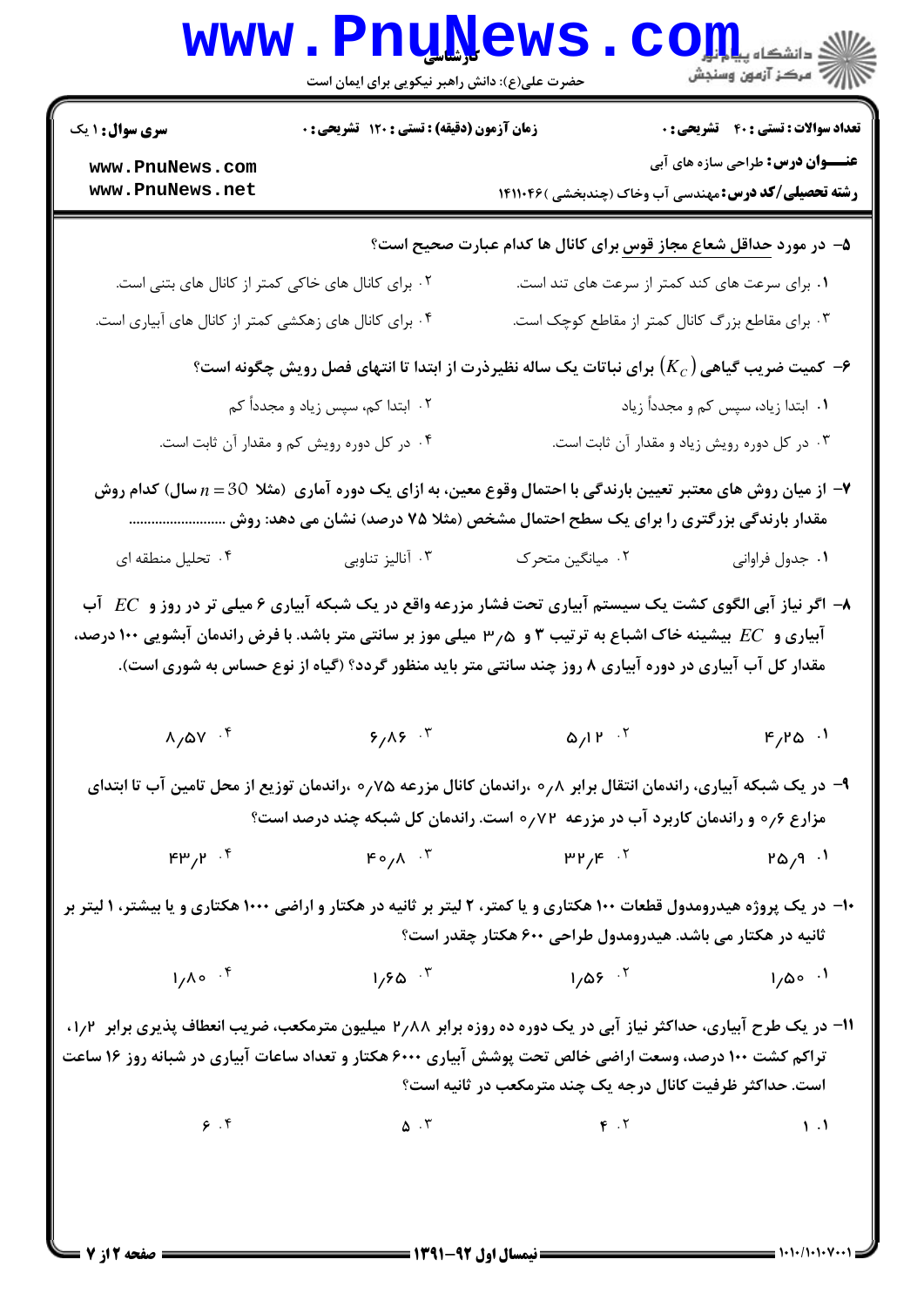|                                                                                                                       | <b>www.PnuNews</b><br>حضرت علی(ع): دانش راهبر نیکویی برای ایمان است |                                                                                                                                                                                                                                                                                                                                                                                                                             | الله دانشکاه پیام اور COM<br>الله عرکز آنههن وسنجش |
|-----------------------------------------------------------------------------------------------------------------------|---------------------------------------------------------------------|-----------------------------------------------------------------------------------------------------------------------------------------------------------------------------------------------------------------------------------------------------------------------------------------------------------------------------------------------------------------------------------------------------------------------------|----------------------------------------------------|
| <b>سری سوال : ۱ یک</b>                                                                                                | زمان آزمون (دقیقه) : تستی : ۱۲۰ تشریحی : ۰                          |                                                                                                                                                                                                                                                                                                                                                                                                                             | <b>تعداد سوالات : تستی : 40 - تشریحی : 0</b>       |
| www.PnuNews.com<br>www.PnuNews.net                                                                                    |                                                                     | <b>رشته تحصیلی/کد درس:</b> مهندسی آب وخاک (چندبخشی )۱۴۱۱۰۴۶                                                                                                                                                                                                                                                                                                                                                                 | <b>عنـــوان درس:</b> طراحی سازه های آبی            |
|                                                                                                                       |                                                                     | ۱۲- آزمایش مقاومت در برابر سایش (لس آنجلس) جزء بررسی های ژئوتکنیکی کدام گروه از مصالح است؟                                                                                                                                                                                                                                                                                                                                  |                                                    |
|                                                                                                                       | ۰۲ مصالح قرضه ريزدانه                                               |                                                                                                                                                                                                                                                                                                                                                                                                                             | ۰۱ مصالح پی آبرفتی                                 |
|                                                                                                                       | ۰۴ مصالح بدنه خاکريز                                                |                                                                                                                                                                                                                                                                                                                                                                                                                             | ۰۳ مصالح قرضه سنگ چین                              |
|                                                                                                                       |                                                                     | ۱۳- خاک های مسئله دار  خاک هایی هستندکه هنگام مرطوب شدن، کاهش حجم زیاد و ناگهانی در آن ها رخ می دهد؟                                                                                                                                                                                                                                                                                                                        |                                                    |
| ۰۴ واگرا                                                                                                              | ۰۳ متراکم شونده                                                     | ۰۲ متورم شونده                                                                                                                                                                                                                                                                                                                                                                                                              | ۱. فروریزشی                                        |
|                                                                                                                       |                                                                     | ۱۴– زمانی که عملیات اکتشافی صرفاً برای برآورد پارامترهای مقاومتی خاک و یا سنگ انجام شود، عمق مورد نیاز حفاری چند                                                                                                                                                                                                                                                                                                            |                                                    |
|                                                                                                                       |                                                                     |                                                                                                                                                                                                                                                                                                                                                                                                                             | برابر عرض پی خواهد بود؟                            |
| $\mathcal{M}$ . F                                                                                                     | $1/\Delta$ $\cdot$ $\cdot$                                          | $\begin{array}{ccc} \gamma & \gamma & \gamma \\ \gamma & \gamma & \gamma \end{array}$                                                                                                                                                                                                                                                                                                                                       |                                                    |
|                                                                                                                       |                                                                     | و (۳۰- ۳درصد خاک درشت دانه ای از الک شماره ۴ و ۳ درصد آن از الک ۲۰۰ می گذرد. چنانچه $\big(C_U=8\big)$ و $\big(C_c=1.2\big)$ باشد،                                                                                                                                                                                                                                                                                           | نام این خاک کدام است؟                              |
|                                                                                                                       | $SP . f$ $SW . r$                                                   | $GW \cdot 7$                                                                                                                                                                                                                                                                                                                                                                                                                | GP.1                                               |
|                                                                                                                       |                                                                     | ۱۶- حد روانی یک نمونه خاک ۶۰ درصد و حد خمیری آن ۲۰ درصد است. نام گروه این نمونه خاک در سیستم یونیفاید چیست؟                                                                                                                                                                                                                                                                                                                 |                                                    |
| MH.                                                                                                                   |                                                                     | $ML \cdot r$ $CL \cdot r$                                                                                                                                                                                                                                                                                                                                                                                                   | CH.1                                               |
|                                                                                                                       |                                                                     | ۱۷– بر اساس مشاهدات کندی از کانال های موجود در کشور هندوستان، مجاری با رژیم های پایدار، آبراهه هایی هستند                                                                                                                                                                                                                                                                                                                   | که                                                 |
| ۰۲ مقادیر فرسایش در آنها بیشتر از رسوب گذاری است.                                                                     |                                                                     | ۰۱ مقادیر رسوب گذاری در آنها بیشتر از فرسایش است.                                                                                                                                                                                                                                                                                                                                                                           |                                                    |
|                                                                                                                       | ۰۴ تغییر مقطع در آنها مشاهده نمی شود.                               |                                                                                                                                                                                                                                                                                                                                                                                                                             | ۰۳ تغییر مقطع در آنها روند یکنواختی دارد.          |
| ۱۸– در طراحی کانال ذوزنقه با رژیم تعادلی، اگر میزان دبی جریان ۴۰ مترمکعب در ثانیه باشد، حداقل پیرامون مرطوب مورد نیاز |                                                                     |                                                                                                                                                                                                                                                                                                                                                                                                                             | برابر است با:  متر                                 |
| 9.7                                                                                                                   | $\Delta$ . $\Gamma$                                                 | $F.$ $\cdot$                                                                                                                                                                                                                                                                                                                                                                                                                | $\mathbf{r} \cdot \mathbf{v}$                      |
|                                                                                                                       |                                                                     | ا– در تعیین پارامترهای شرایط رژیم پایدار در آبراهه ها عامل سیلت لیسی $(f)$ بر اساس کدام قطر خاکدانه ها تعریف می $\bullet$                                                                                                                                                                                                                                                                                                   | شود؟                                               |
| $d_{60}$ . $\epsilon$                                                                                                 | $d_{50}$ . $\mathbf{r}$                                             | $d_{30}$ . $\mathbf{r}$                                                                                                                                                                                                                                                                                                                                                                                                     | $d_{10}$ .                                         |
|                                                                                                                       |                                                                     | $\frac{1}{1 + \frac{1}{1 + \frac{1}{1 + \frac{1}{1 + \frac{1}{1 + \frac{1}{1 + \frac{1}{1 + \frac{1}{1 + \frac{1}{1 + \frac{1}{1 + \frac{1}{1 + \frac{1}{1 + \frac{1}{1 + \frac{1}{1 + \frac{1}{1 + \frac{1}{1 + \frac{1}{1 + \frac{1}{1 + \frac{1}{1 + \frac{1}{1 + \frac{1}{1 + \frac{1}{1 + \frac{1}{1 + \frac{1}{1 + \frac{1}{1 + \frac{1}{1 + \frac{1}{1 + \frac{1}{1 + \frac{1}{1 + \frac{1}{1 + \frac{1}{1 + \frac{$ |                                                    |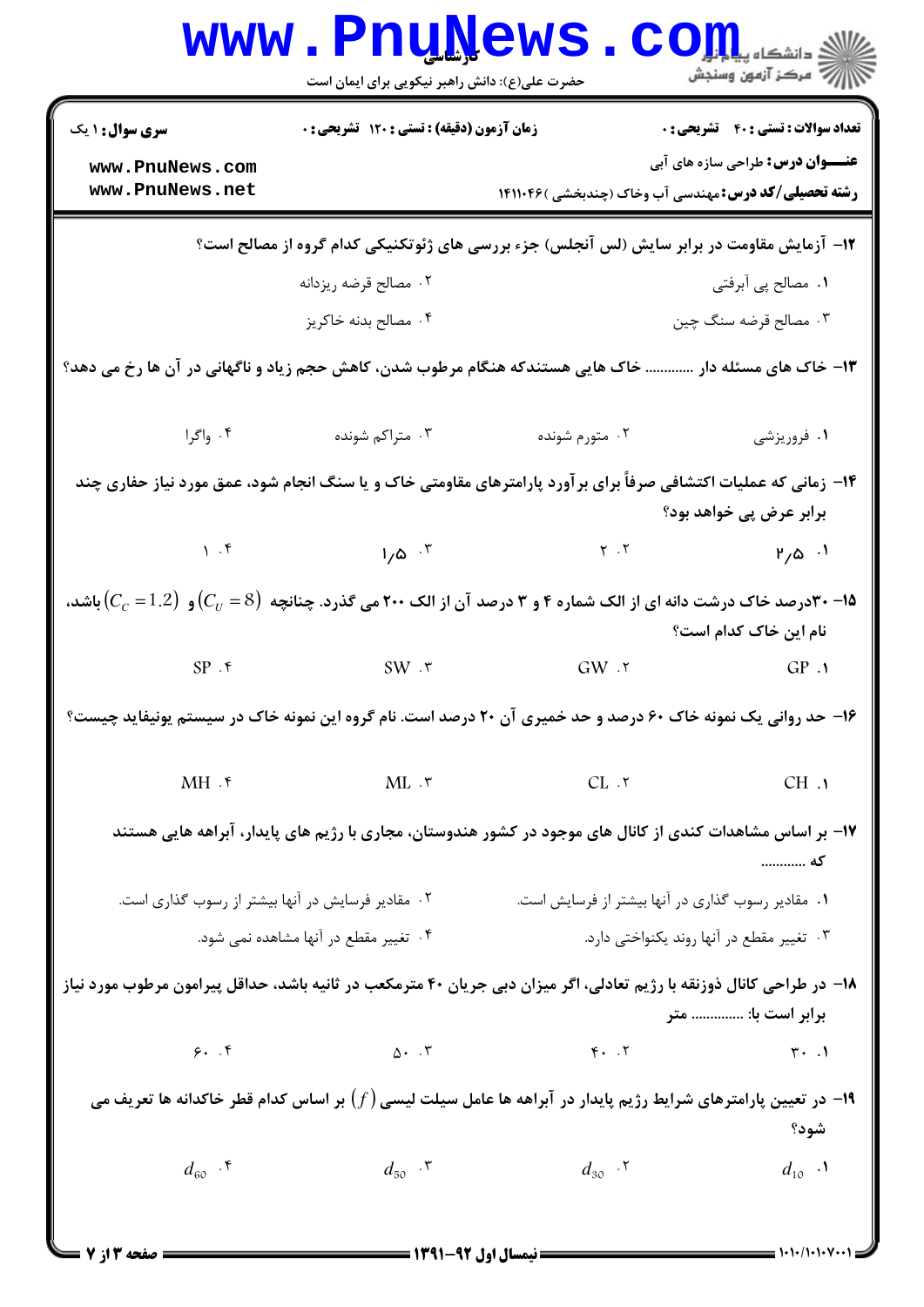|                                                              | www.rnunews<br>حضرت علی(ع): دانش راهبر نیکویی برای ایمان است                                                                                                             |                                                                                         | ڪ دانشڪاه پ <b>يا ۾ نور</b><br>ر <i>7</i> مرڪز آزمون وسنڊش                              |
|--------------------------------------------------------------|--------------------------------------------------------------------------------------------------------------------------------------------------------------------------|-----------------------------------------------------------------------------------------|-----------------------------------------------------------------------------------------|
| <b>سری سوال : ۱ یک</b><br>www.PnuNews.com<br>www.PnuNews.net | زمان آزمون (دقیقه) : تستی : ۱۲۰ تشریحی : ۰                                                                                                                               | <b>رشته تحصیلی/کد درس:</b> مهندسی آب وخاک (چندبخشی )۱۴۱۱۰۴۶                             | <b>تعداد سوالات : تستی : 40 - تشریحی : 0</b><br><b>عنـــوان درس:</b> طراحی سازه های آبی |
|                                                              | <b>۰۲</b> - در طراحی کانال خاکی با روش حداکثر سرعت مجاز مقادیر b و y به ترتیب ۱۳ و ۰،۴متر به دست آمده است. برای کاهش                                                     | نسبت $\displaystyle\frac{b}{d}$ به یک عدد منطقی، کدام راه حل صحیح است؟                  |                                                                                         |
|                                                              | ۰۲ شیب امتداد طولی کانال بایدکاهش یابد.<br>۰۴ شیب جانبی کانال بایدکمتر لحاظ شود.                                                                                         | ۰۱ شیب امتداد طولی کانال باید افزایش یابد.<br>۰۳ مقدار ضریب زبری کانال افزایش داده شود. |                                                                                         |
|                                                              |                                                                                                                                                                          | <b>۲۱</b> - بهترین سطح مقطع هیدرولیکی برای کانال های مستطیلی عبارت است از:              |                                                                                         |
|                                                              | ۰۲ عمق جریان نصف عرض کف<br>۰۴ عرض كف سه برابر عمق جريان                                                                                                                  |                                                                                         | ٠١ عرض كف نصف عمق جريان<br>۰۳ عرض کف برابر عمق جریان                                    |
|                                                              | کانالی ذوزنقه ای با شیب جانبی $1.5 = m(z)$ دارای بهترین سطح مقطع هیدرولیکی است. نسبت $\frac{b}{\gamma}$ چقدر است؟ $^{-1}$                                                |                                                                                         |                                                                                         |
| $\gamma$ . $\uparrow$                                        | $\Lambda$ . $\Delta$ . $\Upsilon$                                                                                                                                        | .8.7                                                                                    | $\cdot \omega \cdot 1$                                                                  |
|                                                              | ۲۳− در یک کانال ذوزنقه ای نسبت عرض به عمق ۳٫۵ و سایر اطلاعات عبارتند از:<br>عرض كف تقريبا برابر است با: $Q = 5\frac{m^3}{c}$ , $n = 0.015$ , $S = 0.0004$ , $m(z) = 1.5$ |                                                                                         |                                                                                         |
| $P/V$ . ۴                                                    | $r_{\alpha}$ ۰۳                                                                                                                                                          | $1/RQ$ $.7$                                                                             | $1/l^{-1}$                                                                              |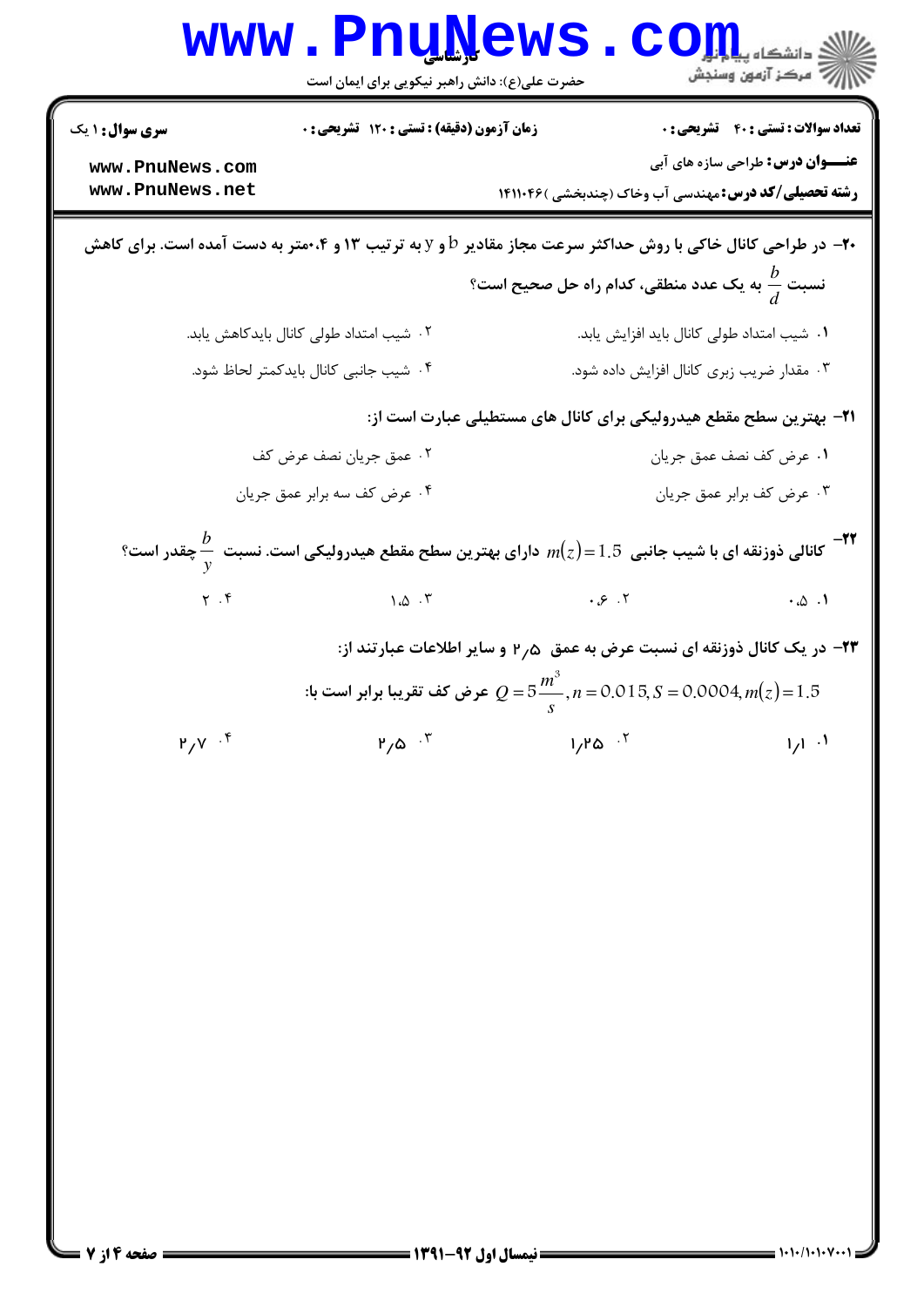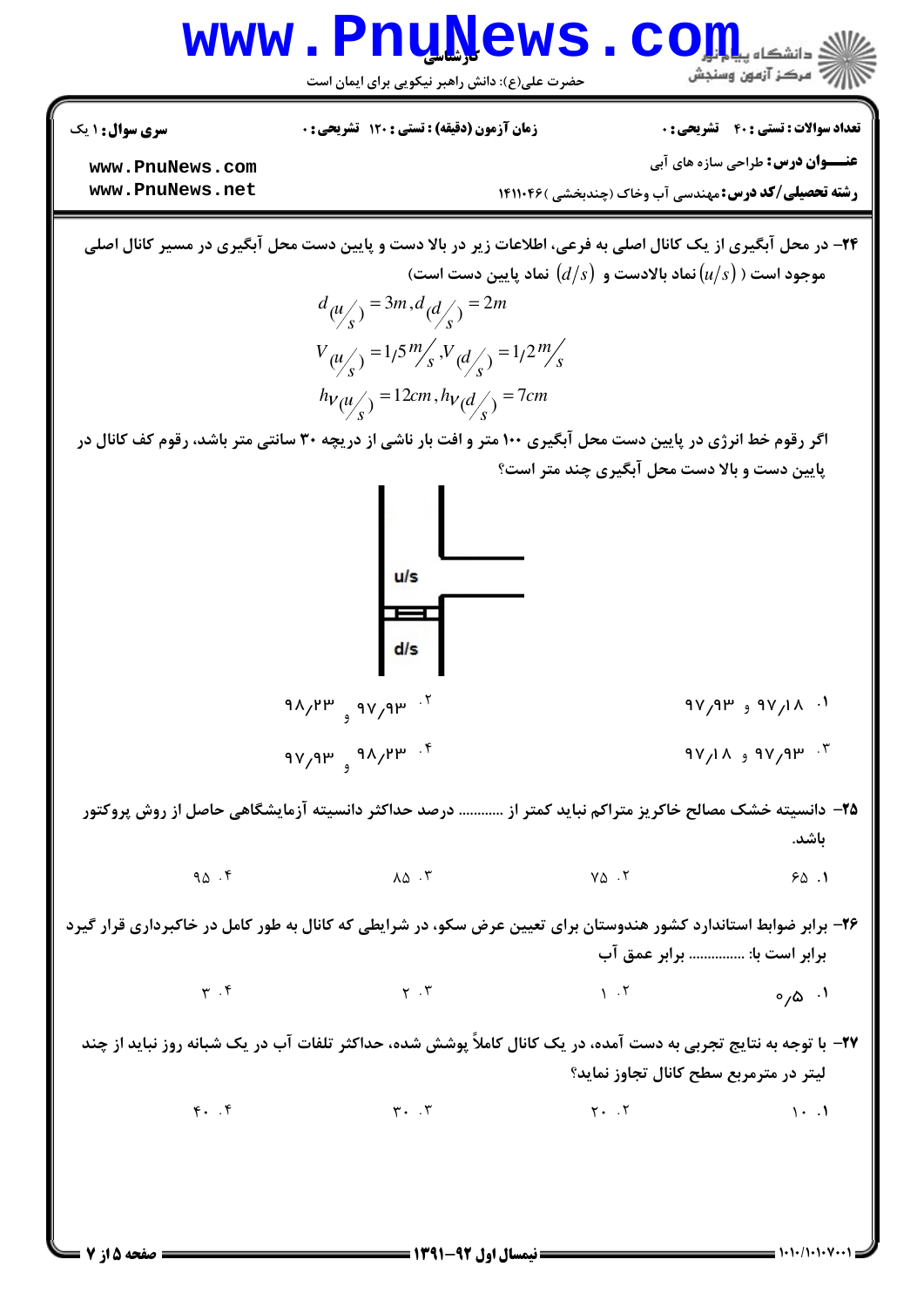|                                                                                                                      | www.PnuNews<br>حضرت علی(ع): دانش راهبر نیکویی برای ایمان است                                                             |                                                                  | $\sum_{i=1}^N\prod_{i=1}^N\sum_{j=1}^{N_i}$ ا<br>/<br>// مرکز آزمون وسنجش                                         |  |
|----------------------------------------------------------------------------------------------------------------------|--------------------------------------------------------------------------------------------------------------------------|------------------------------------------------------------------|-------------------------------------------------------------------------------------------------------------------|--|
| <b>سری سوال : ۱ یک</b>                                                                                               | زمان آزمون (دقیقه) : تستی : ۱۲۰ تشریحی : ۰                                                                               |                                                                  | <b>تعداد سوالات : تستی : ۴۰ تشریحی : 0</b>                                                                        |  |
| www.PnuNews.com                                                                                                      |                                                                                                                          |                                                                  | <b>عنـــوان درس:</b> طراحی سازه های آبی                                                                           |  |
| www.PnuNews.net                                                                                                      |                                                                                                                          |                                                                  | <b>رشته تحصیلی/کد درس:</b> مهندسی آب وخاک (چندبخشی )۱۴۱۱۰۴۶                                                       |  |
|                                                                                                                      | <b>۲۸</b> – میزان تلفات ناشی از نشت در واحد طول یک کانال خاکی بر اساس استاندارد USBR (فرمول موریتز) برابر است با:        |                                                                  |                                                                                                                   |  |
|                                                                                                                      | $S_L = CLP\sqrt{R_d}$ . $^{\backprime}$                                                                                  |                                                                  | $S_L = 0.2 C \sqrt{\frac{Q}{V}}$ <sup>1</sup>                                                                     |  |
|                                                                                                                      | $S_L = \frac{0.45CPLd^{0.333}}{4 \times 10^6 + 3650\sqrt{V}}$                                                            |                                                                  | $S_L = \frac{1.16}{Q} K q_r$ .                                                                                    |  |
|                                                                                                                      | ۲۹- مناسب ترین شیب برای دیواره های جانبی کانال از نظر احداث و نگه داری کدام است؟                                         |                                                                  |                                                                                                                   |  |
| $m = 2.0$ .                                                                                                          | $m = 1.5$ .                                                                                                              | $m = 1.0$ .                                                      | $m = 0.5$ .                                                                                                       |  |
|                                                                                                                      | ۳۰– کدام یک از انواع درزهای اتصال، عمدتاً در پوشش های غیرمسلح و در شرایطی که محیط پوشش ۹ متر یا بیشتر باشد،              |                                                                  | اجرا می شوند؟ درزهای                                                                                              |  |
| ۰۴ انبساط                                                                                                            | ۰۳ انقباضي عرضي                                                                                                          | ۰۲ طولی                                                          | ۰۱ ساختمانی                                                                                                       |  |
|                                                                                                                      | <b>۳۱</b> – کدام یک از موارد ذیل از جمله مزایا و امتیازات استفاده از کانال های پیش ساخته محسوب می شود؟                   |                                                                  |                                                                                                                   |  |
|                                                                                                                      | ۰۲ آسیب پذیری کمتر نسبت به کانال های درجا                                                                                |                                                                  | ۰۱ انعطاف پذیری بیشتر در برابر افزایش دبی                                                                         |  |
|                                                                                                                      | ۰۴ عدم نیاز به دقت زیاد در مرحله نصب کانال                                                                               |                                                                  | ۰۳ سرعت نصب وكارگذاري و تعميرات كانال ها                                                                          |  |
|                                                                                                                      |                                                                                                                          |                                                                  | 39- ضریب زبری مانینگ کانال های نیم لوله چقدر انتخاب می شود؟                                                       |  |
| $^7$ . o 4 o $\sqrt{ }$                                                                                              |                                                                                                                          |                                                                  |                                                                                                                   |  |
|                                                                                                                      |                                                                                                                          |                                                                  | ۳۳- "سرریزهای نوک اردکی" جزء کدام نوع از سازه ها محسوب می شوند؟                                                   |  |
|                                                                                                                      | ۰۲ تخلیه جریان اضافی سد                                                                                                  |                                                                  | ٠١. اندازه گيري مقدار آب                                                                                          |  |
|                                                                                                                      | ۰۴ انتقال آب از رقوم بالاتر                                                                                              |                                                                  | ۰۳ تنظیم و کنترل سطح آب                                                                                           |  |
|                                                                                                                      |                                                                                                                          |                                                                  | ۳۴– قطر لوله گذرگاه زیرجاده (کالورت) ۱ متر و دبی آن ۱ مترمکعب بر ثانیه است. رقوم کف در ورودی لوله ۱۰۰ مترمی باشد. |  |
|                                                                                                                      | $\left( {{g = 9.81}}{{m^2}} \middle/_\mathrm{s}\right)$ رقوم حداقل سطح آب مورد نیاز در کانال بالادست کالورت چند متر است؟ |                                                                  |                                                                                                                   |  |
|                                                                                                                      | $101/I$ $K$ $101/I$ $K$ $K$                                                                                              | $1 \circ 1 \circ \wedge \cdot 5$ $1 \circ 1 \circ \circ \cdot 1$ |                                                                                                                   |  |
| ه است. در صورتی که سرعت آب و ای به قطر دار در انبران کرو $m^3$ و است. در صورتی که سرعت آب در کانال بالادست آن $\sim$ |                                                                                                                          |                                                                  |                                                                                                                   |  |
|                                                                                                                      | درنظر گرفته شود، در تبدیل ورودی چند سانتی متر استغراق را توصیه می کنید؟ $1\frac{m}{s}$                                   |                                                                  |                                                                                                                   |  |
| 10.7                                                                                                                 | $V_{\alpha}$ $V_{\alpha}$ $V_{\alpha}$                                                                                   | $F/V$ $.7$                                                       | $\mu$ /° $\cdot$ 1                                                                                                |  |
|                                                                                                                      |                                                                                                                          |                                                                  |                                                                                                                   |  |

 $1.1.11.1.1$